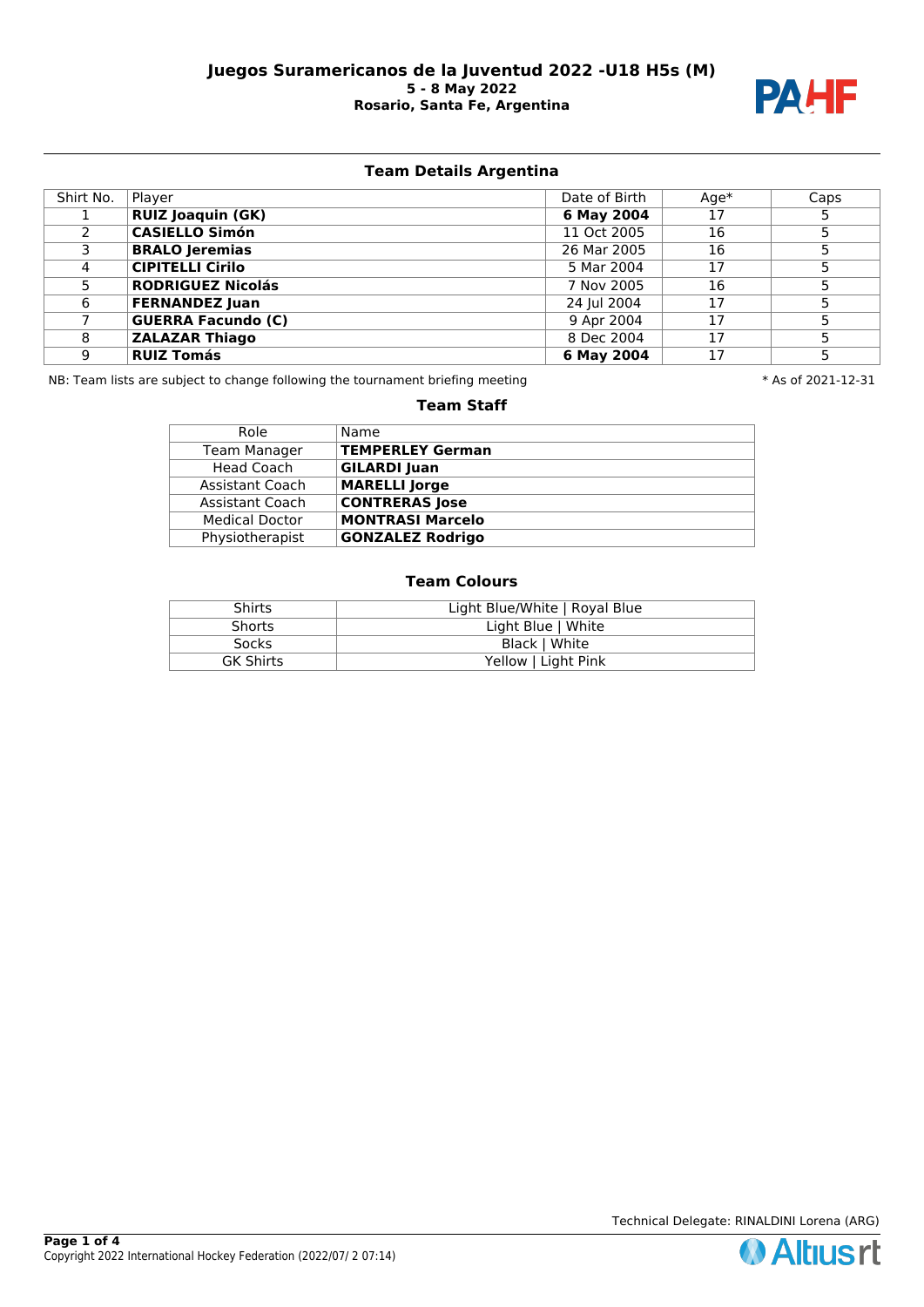

# **Team Details Bolivia**

| Shirt No. | Player                     | Date of Birth | $Aqe*$ | Caps |
|-----------|----------------------------|---------------|--------|------|
|           | <b>SEJAS Jimy (GK)</b>     | 19 Feb 2005   | 16     |      |
|           | <b>INTURIAS Gonzalo</b>    | 25 Mar 2006   | 15     |      |
|           | <b>BERNAL Dorian</b>       | 28 Sep 2007   | 14     |      |
| 4         | <b>GUZMAN Carlos</b>       | 30 Jan 2005   | 16     |      |
| 6         | <b>CORDOVA Moises</b>      | 30 Aug 2005   | 16     |      |
| 8         | <b>MAYAN Ilves</b>         | 2 Dec 2005    | 16     |      |
| 9         | <b>ALMENDRAS Edson (C)</b> | 28 Sep 2004   | 17     |      |
| 11        | <b>IIMENEZ Jorge</b>       | 18 Apr 2007   | 14     |      |
| 14        | <b>ESPINOZA Abraham</b>    | 26 Mar 2004   | 17     |      |

NB: Team lists are subject to change following the tournament briefing meeting  $* A s$  of 2021-12-31

## **Team Staff**

| Role         | Name.                 |
|--------------|-----------------------|
| Team Manager | <b>PARDO Romina</b>   |
| Head Coach   | <b>MEDINA Antonio</b> |

| Shirts           | Green         |
|------------------|---------------|
| <b>Shorts</b>    | Green   White |
| <b>Socks</b>     | Green   Black |
| <b>GK Shirts</b> | <b>Black</b>  |

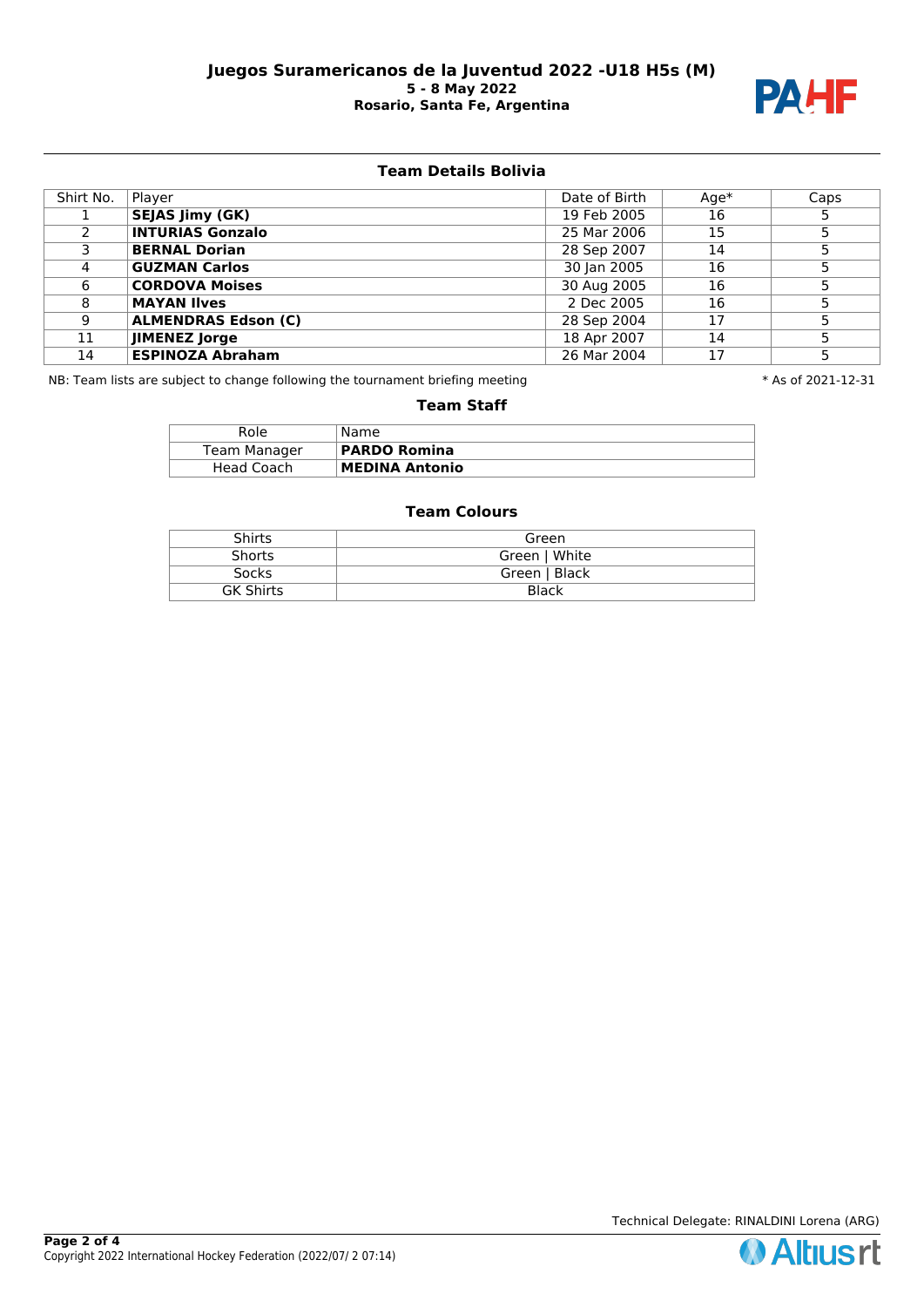

## **Team Details Brazil**

| Shirt No. | Player                       | Date of Birth | $Aqe*$ | Caps |
|-----------|------------------------------|---------------|--------|------|
| 4         | PIMENTA João Pedro           | 6 Sep 2004    | 17     |      |
| 6         | <b>SAUERBRONN Frederico</b>  | 24 Nov 2005   | 16     |      |
|           | <b>GODOY Victor</b>          | 16 Sep 2004   | 17     |      |
| 9         | <b>PADOVAN Gustavo</b>       | 30 Oct 2004   | 17     |      |
| 11        | <b>VARELA Lucas (C)</b>      | 7 Iun 2004    | 17     |      |
| 12        | <b>SANTOS Leonardo (GK)</b>  | 27 Mar 2004   | 17     |      |
| 18        | <b>CARDOSO Pedro</b>         | 21 Apr 2005   | 16     |      |
| 22        | <b>LUNARDI Luigi</b>         | 22 Nov 2004   | 17     |      |
| 92        | <b>LEMOS José Vitor (GK)</b> | 10 Apr 2004   | 17     |      |

NB: Team lists are subject to change following the tournament briefing meeting  $* A s$  of 2021-12-31

## **Team Staff**

| Role            | Name                    |
|-----------------|-------------------------|
| Team Manager    | <b>TEIXEIRA Luciano</b> |
| Head Coach      | ROCHA Cláudio           |
| Assistant Coach | <b>RODRIGUES Jonel</b>  |

| <b>Shirts</b>    | Yellow   Green |
|------------------|----------------|
| <b>Shorts</b>    | Yellow   Green |
| <b>Socks</b>     | Yellow   Green |
| <b>GK Shirts</b> | Blue   Red     |